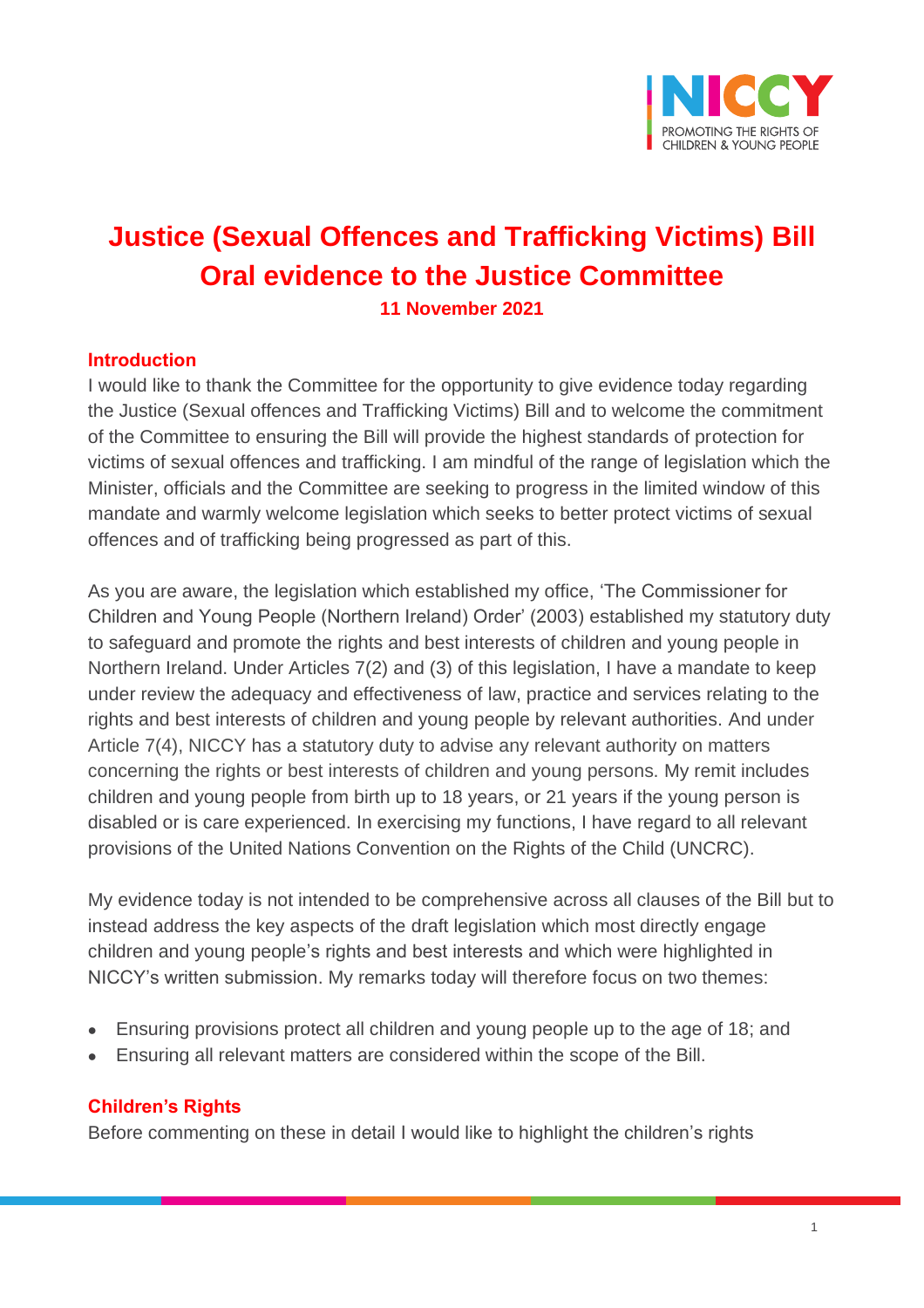

obligations that are placed upon our government and statutory agencies in this area. The United Nations Convention on the Rights of the Child (UNCRC) sets out that, in addition to all other rights of the Convention, children have special rights to protection from all forms of harm, violence and abuse and to be supported in their recovery from such abuse. Government has duty to ensure that appropriate measures and procedures, such as, a robust legal framework as well as effective investigatory and judicial processes, are in place to realise these rights.

In 2016 following examination of the UK and devolved governments, the Committee on the Rights of the Child stated that in Northern Ireland the recommendations of the 2014 Independent Inquiry into Child Sexual Exploitation (CSE) must be implemented and we note that this includes the Inquiry's key recommendation number 14 on strengthening the law in order to better protect children and young people from sexual abuse and exploitation.<sup>1</sup> On this point, Members may be aware of NICCY's Reviews of Government CSE Progress Reports on the implementation of Inquiry recommendations and our concerns about the lack of evidence that this has resulted in improved outcomes for children or more effective pursuit of perpetrators.<sup>2</sup>

The 2016 Concluding Observations of the Committee on the Rights of the Child also noted that, across the UK, the capacity of law enforcement bodies and the judiciary to detect and prosecute sexual abuse and exploitation cases and to grant effective remedies to victims should be strengthened and recommended that video recorded interviews with child victims and witnesses be used in court as evidence rather than children attending in person and being subject to cross-examination.<sup>3</sup> On this last issue, the Committee may also be aware that in NICCY's submission to Sir John Gillen's Review into law and procedure in cases of serious sexual offences we recommended that Northern Ireland take forward the Barnahus model of child centred justice for child victims of sexual violence and abuse.<sup>4</sup> This approach ensures that child victims can give their best evidence and meet

<sup>3</sup> Committee on the Rights of the Child (2016) Concluding observations on the fifth periodic report of the United Kingdom of Great Britain and Northern Ireland, paras 45 and 81. Available at: <https://www.ohchr.org/en/countries/enacaregion/pages/gbindex.aspx>

<sup>1</sup> K. Marshall (2014) Child Sexual Exploitation in Northern Ireland: Report of the Independent Inquiry. Available at:<https://www.rqia.org.uk/RQIA/files/37/379f52ad-b99e-4559-847e-e2688e0648c6.pdf>

<sup>2</sup> NICCY (2018) Reflections on Government CSE Progress Reports (Third and Fourth Composite Reports) Available at:<https://www.niccy.org/publications/2018/december/14/niccy-review-cse-progress-reports/>

<sup>4</sup> NICCY (2018) Advice to the Review of arrangements to deliver justice in serious sexual offences cases. Available at:

<https://www.niccy.org/publications/2018/september/07/review-of-sexual-offences-cases/>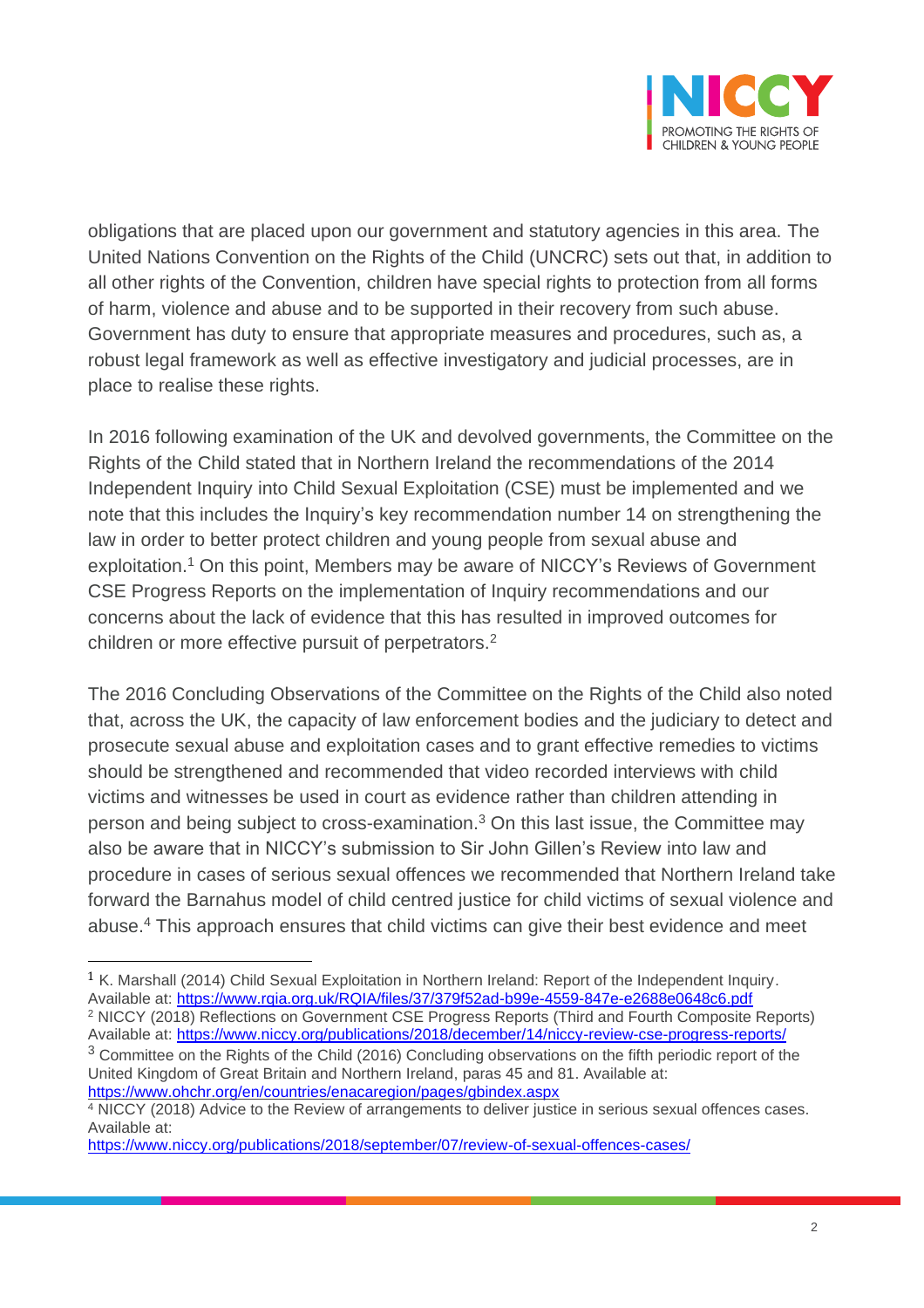

the requirements of cross-examination through pre-recorded testimony led by a forensic interviewer and undertaken with minimal delay.

In now turning to the Bill, I welcome the intent, as set out in the Explanatory and Financial Memorandum, to improve the operation and effectiveness of the justice system by enhancing public safety through the strengthening of sexual offences legislation and improving services for victims of trafficking and exploitation.

## **Protections for children and young people up to 18**

The UN Committee on the Rights of the Child is instructive in reminding governments that all children aged up 18 years are considered vulnerable until completing their neural, psychological, social and physical growth and development.<sup>5</sup> The Committee highlights the requirement that, while respecting children's developing autonomy, young people under 18 must be afforded robust safeguards. For example, in General Comment 20 on the rights of the child during adolescence, they emphasise that as children become older their "right to exercise increasing levels of responsibilities does not obviate the State's obligation to guarantee protection" to them as they mature.<sup>6</sup> International standards are clear that children up to the age of 18 are entitled to continuing protection from all forms of sexual violence, abuse and exploitation. In 2014, the Committee concluded that the Sexual Offences (Northern Ireland) Order 2008 did not provide adequate levels of protection for all children up to the age of 18 years against all sexual offences and that the defence of reasonable belief should be amended<sup>7</sup>. We also note that the Independent Inquiry into CSE in Northern Ireland recommendations reiterated these concerns. $8$ 

In addition to this, following the UK Government's ratification of the Council of Europe Convention on the Protection of Children against Sexual Exploitation and Sexual Abuse

[https://tbinternet.ohchr.org/\\_layouts/treatybodyexternal/TBSearch.aspx?Lang=en&TreatyID=5&DocTypeID=](https://tbinternet.ohchr.org/_layouts/treatybodyexternal/TBSearch.aspx?Lang=en&TreatyID=5&DocTypeID=11) [11](https://tbinternet.ohchr.org/_layouts/treatybodyexternal/TBSearch.aspx?Lang=en&TreatyID=5&DocTypeID=11)

<sup>5</sup> Committee on the Rights of the Child (2016) General Comment 20: On the implementation of the rights of the child during adolescence. Available at:

<sup>6</sup> Committee on the Rights of the Child (2016) General Comment 20: On the implementation of the rights of the child during adolescence, para 19.

<sup>7</sup> Committee on the Rights of the Child (2014) Concluding observations on the UK report on the Optional Protocol on the Rights of the Child on the sale of children, child prostitution and child pornography. Committee on the Rights of the Child (2016) Concluding observations on the fifth periodic report of the United Kingdom of Great Britain and Northern Ireland, para 82.

<sup>8</sup> K. Marshall (2014) Child Sexual Exploitation in Northern Ireland: Report of the Independent Inquiry. Belfast: RQIA.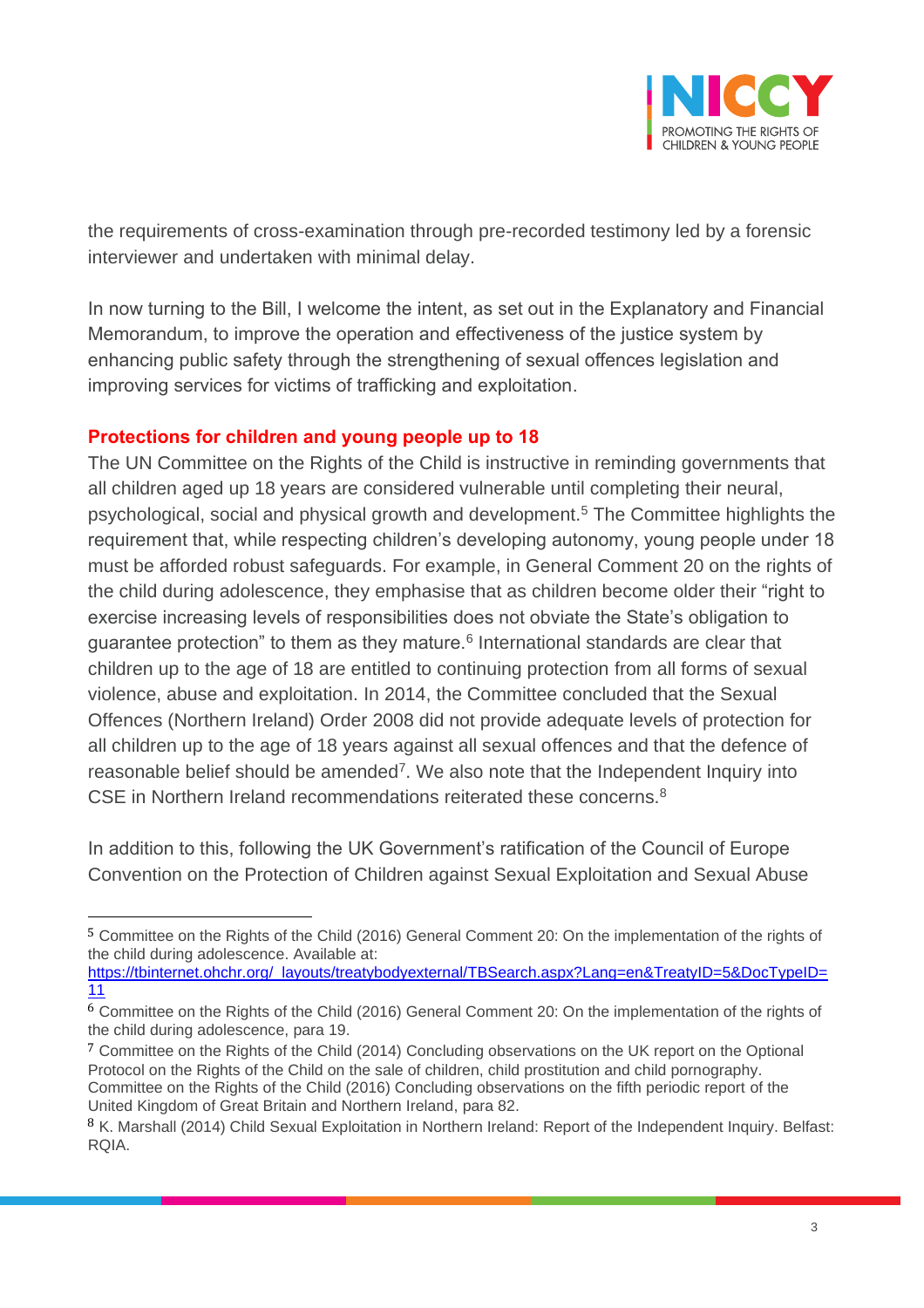

(the Lanzarote Convention) in 2018, we note the requirement placed on Government to ensure that domestic legislation and procedures reflect the obligations of the Convention including Article 3 which states that provisions and protections should apply to all persons under the age of 18 years.<sup>9</sup>

## Clause 2: Sexual grooming

Examples of my concerns in this area can be seen in clause 2 which relates to grooming. While we broadly welcome the intention of the clause (and welcome the intent to ensure that offences capture adults masquerading as a child and communicating with a child or group of children with the intent to groom, ensuring this is not confined to online abuse) we note that that protections of the offence should apply fully to all children under 18 (not 16) and that the 'reasonable belief' or 'rebuttal defence' whereby a defendant is afforded access to a defence that they did not believe a child was under a certain age if the child is 13 years old and under 16 years should be amended to, at least, reverse the burden of proof. We highlight that the intention to address the defence of reasonable belief had been set out on the Department's 2019 consultation and draw attention to concerns regarding the current defence that have been raised by the UN Committee on the Rights of the Child, the 2014 Independent Inquiry into CSE in Northern Ireland and, more recently, the 2020 CJINI Inspection into CSE.<sup>10</sup>

In our response to the Department's 2019 consultation, we welcomed the proposals to address this issue and were supportive of the Department's consideration of both reversing the burden of proof for the defence and limiting the circumstances in which defendants could access the defence. We ask the Committee to consider this issue in detail.

#### Clause 3: Miscellaneous amendments to sexual offences

In another example, while I again welcome the intention of the provisions in clause 3 regarding miscellaneous amendments to sexual offences (which apply up to the age of 18) we again highlight concerns regarding the defence of reasonable belief and the need to address this n order to ensure that legal protections apply equally and evenly to all children up to the age of 18.

<sup>9</sup> <https://www.coe.int/en/web/children/lanzarote-convention>

<sup>10</sup> CJINI (2020) [Child Sexual Exploitation: An inspection of the criminal justice system's response \(cjini.org\)](http://www.cjini.org/getattachment/31173a89-f283-4e24-ac04-4aab3cbd0d04/report.aspx)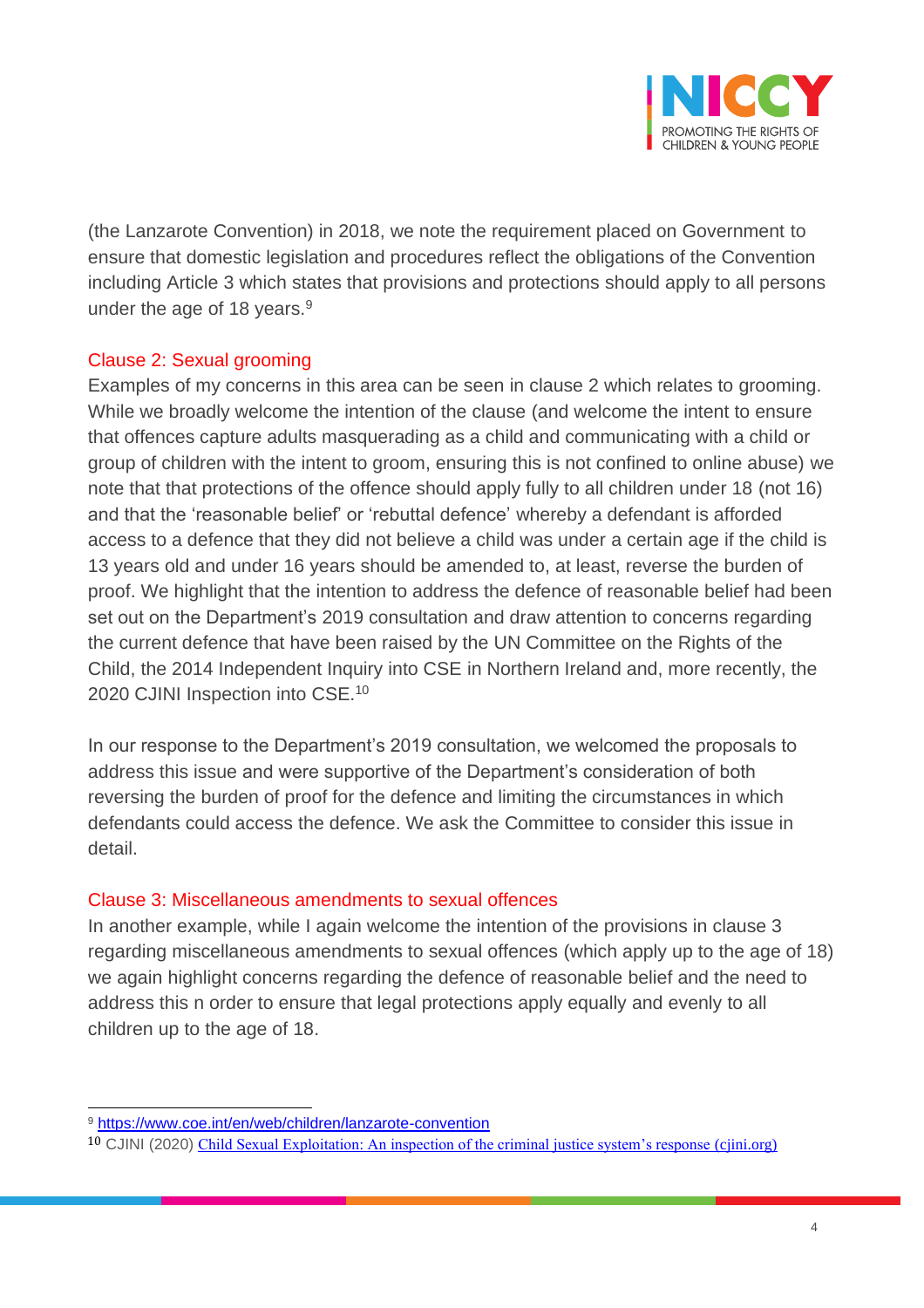

In other comments on the proposals within this clause we welcome the move to amend references to 'child prostitution' and 'child pornography' to better reflect the abuse and exploitation that is represented by these offences and note that the Committee may wish to ensure that in relation to sexual abuse and exploitation reference to 'payment' in Schedule 2 Part 1 full reflects the dynamics of sexual exploitation whereby such abuse may take tangible forms of exchange (such as, exchange for accommodation or debt payment) or may be non-tangible (such as, exchange to secure protection of self or others). This should fully take account of the definition of CSE set out in Co-operating to Safeguard Children.<sup>11</sup> In relation to clause 3(b) NICCY welcomes the intention to ensure provisions relating to sexual communication with a child are brought into arrangements regarding extra territorial jurisdictions and in 3(c) to ensure that online and other remote forms of abuse are within scope of provisions.

## Clause 18 SOPOs

In a final example of the importance of making sure provisions apply to all children, while I am supportive of the proposal in clause 18 to ensure offences under Article 68 of The Children (Northern Ireland) Order 1995 are within scope of Sexual Offences Prevention Orders (including the abduction of a child in care or who is subject to an emergency protection order or police protection) I am disappointed that the Bill does not address wider concerns regarding the need to ensure that all children up to the age of 18 are afforded safeguards under abduction and recovery arrangements, regardless of age, care or other status (current arrangements apply fully to children up to age 18 until if they are in care, otherwise applying to children up to 16 years).<sup>12</sup>

As with other areas of the Bill, concerns have been repeatedly raised on this point, including by the 2014 Independent Inquiry into CSE and more recently by both the 2020

<sup>&</sup>lt;sup>11</sup> Child sexual exploitation is a form of child sexual abuse. It occurs where an individual or group takes advantage of an imbalance of power to coerce, manipulate or deceive a child or young person under the age of 18 into sexual activity (a) in exchange for something the victim needs or wants, and/ or (b) for the financial advantage or increased status of the perpetrator or facilitator. The victim may have been sexually exploited even if the sexual activity appears consensual. Child sexual exploitation does not always involve physical contact; it can also occur through the use of technology.

<sup>&</sup>lt;sup>12</sup> This includes Child Abduction Warning Notices and abduction offences. The Child Abduction (Northern Ireland) Order 1985 applies to children up to age 16.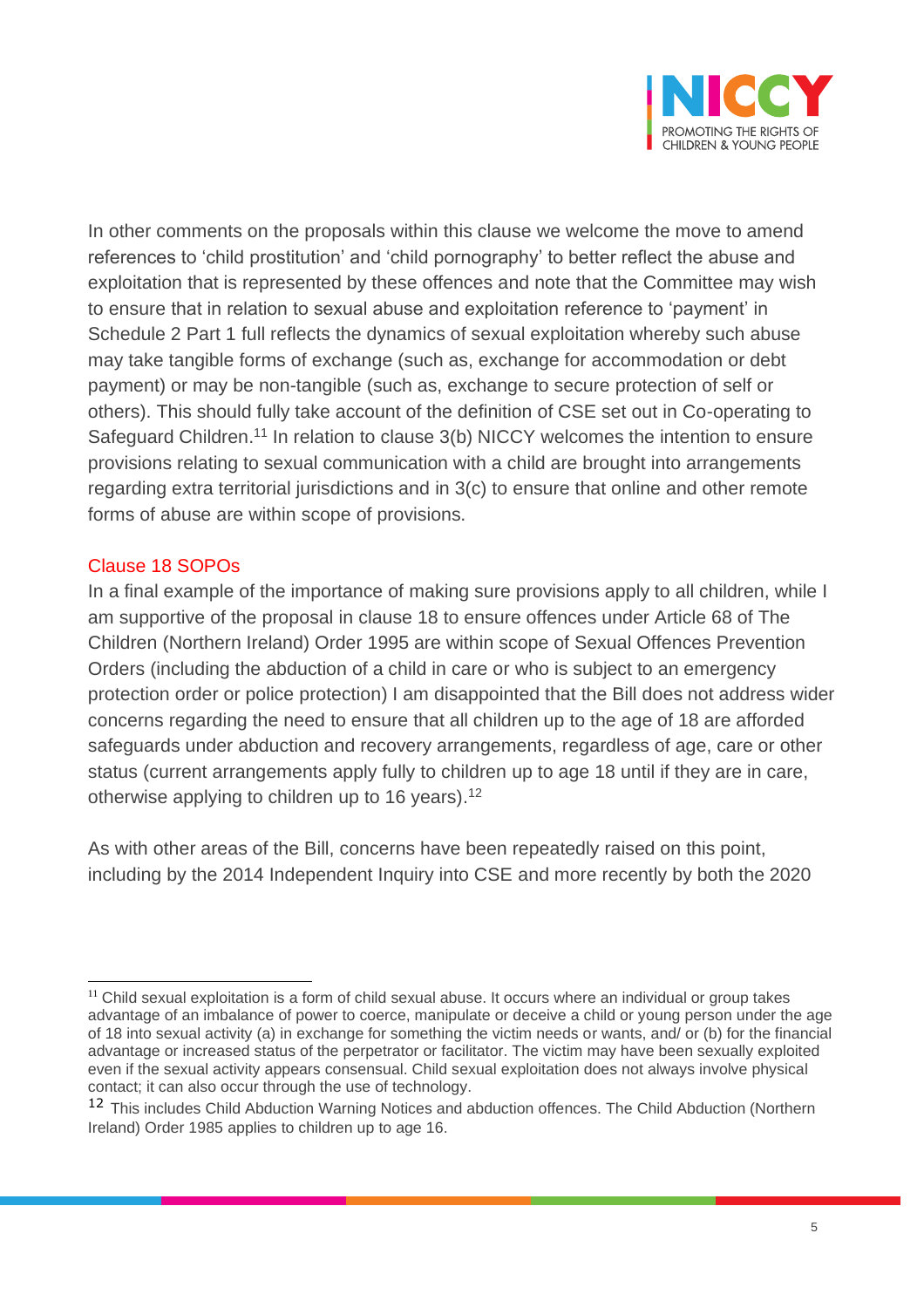

CJINI CSE Inspection report<sup>13</sup> and the 2020 Leonard Report into the effectiveness of the Safeguarding Board's member agencies in responding to CSE.<sup>14</sup>

#### Clause 1: voyeurism

In a separate point on how the provisions of the Bill engage with children under 18, NICCY notes the Committee may wish to consider how children who display harmful sexual behaviour may be within scope of clauses such as clause 1 which relates to voyeurism. As with all such provisions which may apply to children, it is of central importance that arrangements effectively address harmful or abusive behaviour while also seeking to divert children from the criminal justice system and ensure that they have access to therapeutic support.

#### **Scope of Bill**

I turning to the scope of the Bill, as stated in our written submission, while I welcome moves to enhance legislative safeguarding protections through the Bill, I also note my deep disappointment that the intended scope of the planned Miscellaneous Justice Bill have not been brought forward, particularly in relation to bail and remand reform and the potential to address the Minimum Age of Criminal Responsibility and I highlight the lost opportunities to address these important issues within the current mandate.

In relation to sexual offences and protections in law, NICCY also notes disappointment that all areas included in the Department's 2019 consultation on CSE and law reform are not being brought forward, including proposals regarding the defence of reasonable belief as highlighted above.

#### Abuse of trust

In relation to planned amendments to the Bill we welcome the commitment of the Minister to bring forward proposals regarding threat to publish intimate images or 'revenge pornography', the 'rough sex defence' that consent is a defence to serious harm for sexual gratification and, importantly, provisions to extend current abuse of trust protections. On this last proposal, our 2019 advice to the Department expressed serious concern that

<sup>13</sup> CJINI (2020) [Child Sexual Exploitation: An inspection of the criminal justice system's response \(cjini.org\)](http://www.cjini.org/getattachment/31173a89-f283-4e24-ac04-4aab3cbd0d04/report.aspx)

<sup>&</sup>lt;sup>14</sup> Leonard Consultancy (2020) Report into the effectiveness of the Safeguarding Board's member agencies in responding to CSE.

[SBNI CSE Report PDF\\_0.pdf \(safeguardingni.org\)](https://www.safeguardingni.org/sites/default/files/2020-11/SBNI%20CSE%20Report%20PDF_0.pdf)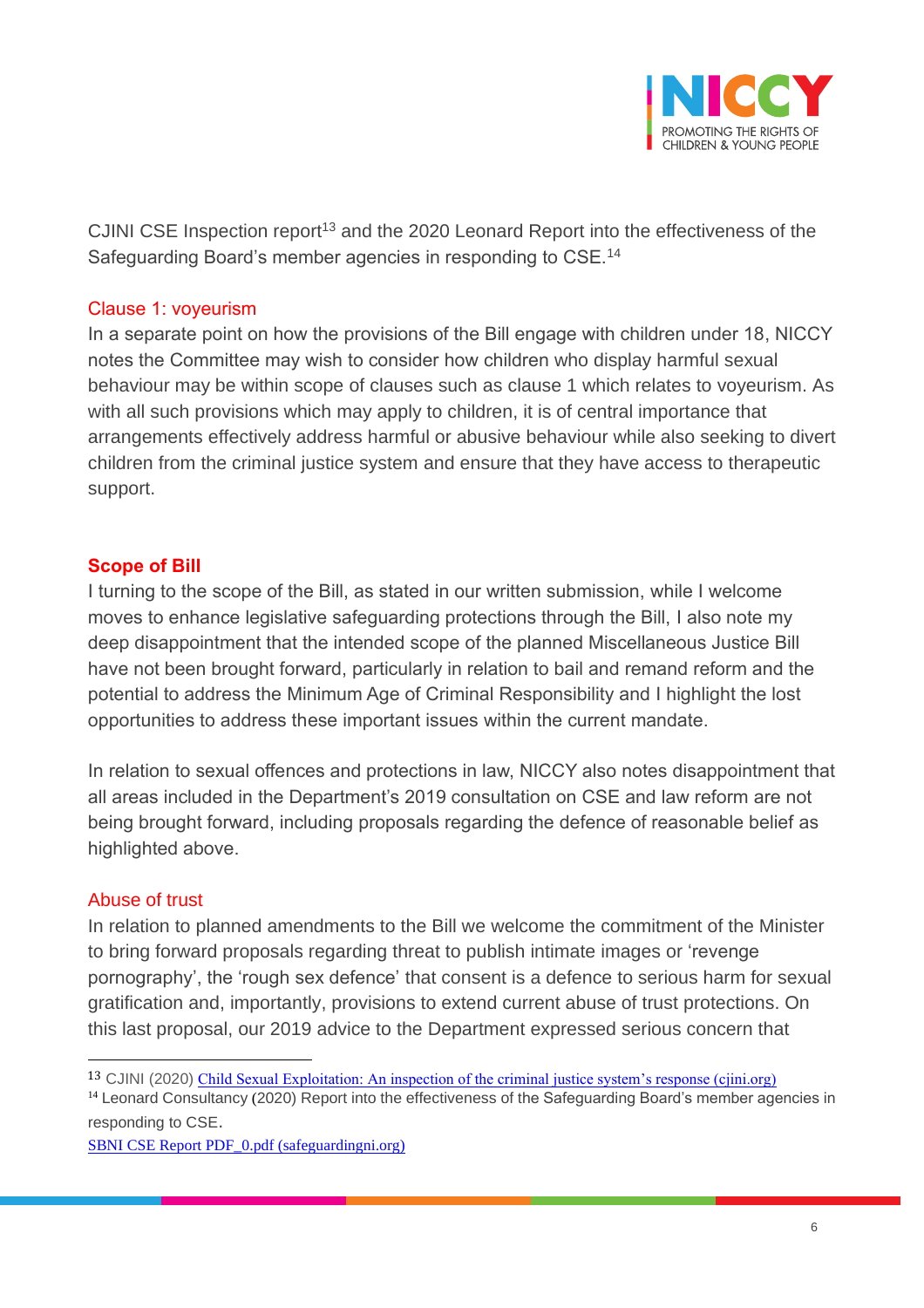

'abuse of trust' offences required amendment in order to offer effective protection to children and young people. Legislation must both reflect contemporary configurations of how services to children are delivered on behalf of, or are funded by, statutory and government agencies (through for example, voluntary, community, youth, sporting, arts and faith based organisations) and must demonstrate a clear understanding of the power dynamics of sexual abuse when this is perpetrated by a person in a position of trust, regardless of the setting. As highlighted in our written submission to the Committee and 2019 advice to the Department, there is clear evidence of the vulnerability to exploitation and abuse of older children in such settings.

We also note that following the UK ratification of the Council of Europe Convention on the Protection of Children against Sexual Exploitation and Sexual Abuse European (Lanzarote Convention) that Article 18(1b) of this sets out that necessary legislation must be in place to ensure that abuse of a recognised position of trust, authority or influence over a child is criminalised.<sup>15</sup> The Lanzarote Committee who monitor implementation of the Convention provide detailed direction on this and define 'the circle of trust' as including a relationship of trust which has been established with the child in the context of a professional activity and where unequal physical, economic, religious or social power is exploited and abused. The Committee highlights the Convention's Explanatory Report which sets out that such relationships, including within voluntary and youth organisation settings, are within the remit of the Convention and "that children in certain relationships must be protected, even when they have already reached the legal age for sexual activities, even when the person involved does not use coercion, force or threat".<sup>16</sup> We ask the Committee to further explore how such abuse of trust protections can be secured within the Bill.

#### Equal Protection

In final comment on the scope of the Bill, we request that as part of legislation which seeks to improve public safety and better safeguard children and young people from harm, that the Committee give full consideration to ensuring that Equal Protection under the law for children from all forms of assault, including physical punishment, is addressed within the Bill. We draw attention to the repeated recommendation of the UN Committee on the

<sup>15</sup> <https://www.coe.int/en/web/children/lanzarote-convention>

<sup>16</sup> Council of Europe (2007) Explanatory report to the Council of Europe Convention on the Protection of Children against sexual exploitation and Sexual Abuse, para 123 and 124.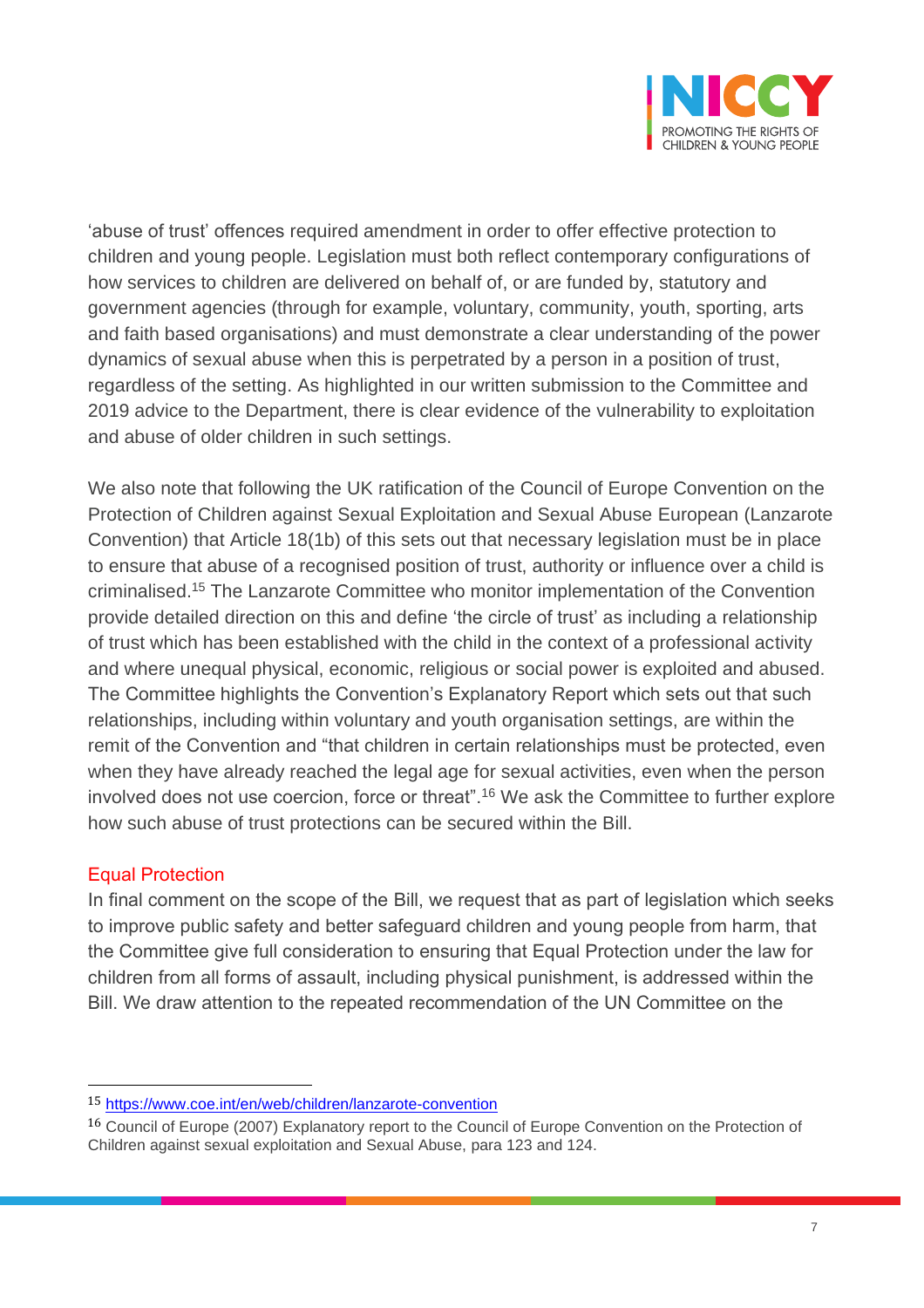

Rights of the Child that this be addressed as a priority<sup>17</sup> and we highlight the wellestablished evidence base which demonstrates that physical punishment is: not effective in managing challenging behavior; that it results in poor outcomes for children; and, of particular concern, that it can escalate into injurious abuse and maltreatment.<sup>18</sup> There has been much progress in Northern Ireland in strengthening measures to protect children, and others, from many forms of harm, abuse and violence and the Bill represents an important opportunity to ensure this significant gap in legal protection for children is addressed.

# **Conclusion**

Thank you for the opportunity to make these remarks and I happy to respond to any comments or questions they Committee may have.

18 See NICCY (2021) Equal Protection:

NICCY (2020) Equal Protection for Children - Improving Outcomes:

<sup>&</sup>lt;sup>17</sup> CRC (2016) Concluding Observations on the fifth periodic report of the United Kingdom of Great Britain and Northern Ireland, para 41.

[https://www.niccy.org/publications/2021/may/12/equal-protection-update/](https://eur01.safelinks.protection.outlook.com/?url=https%3A%2F%2Fwww.niccy.org%2Fpublications%2F2021%2Fmay%2F12%2Fequal-protection-update%2F&data=04%7C01%7CJacqueline%40NICCY.ORG%7Cf9ef513504204a079ce808d97f3d49ff%7C5820a9e267394cd7838b4cb0f6ccf5ce%7C0%7C0%7C637680723467128219%7CUnknown%7CTWFpbGZsb3d8eyJWIjoiMC4wLjAwMDAiLCJQIjoiV2luMzIiLCJBTiI6Ik1haWwiLCJXVCI6Mn0%3D%7C1000&sdata=b05QCAWjzQqTYTu1dRhc9DtvQSCrl3q4%2FIBxpcH9jvk%3D&reserved=0)

[https://www.niccy.org/publications/2020/june/24/equal-protection-for-children-improving-outcomes/](https://eur01.safelinks.protection.outlook.com/?url=https%3A%2F%2Fwww.niccy.org%2Fpublications%2F2020%2Fjune%2F24%2Fequal-protection-for-children-improving-outcomes%2F&data=04%7C01%7CJacqueline%40NICCY.ORG%7Cf9ef513504204a079ce808d97f3d49ff%7C5820a9e267394cd7838b4cb0f6ccf5ce%7C0%7C0%7C637680723467138178%7CUnknown%7CTWFpbGZsb3d8eyJWIjoiMC4wLjAwMDAiLCJQIjoiV2luMzIiLCJBTiI6Ik1haWwiLCJXVCI6Mn0%3D%7C1000&sdata=ohT4%2BOeGn3WXHi9EmxAZJ7M2brlhBDxHMjBfVKWjcy0%3D&reserved=0)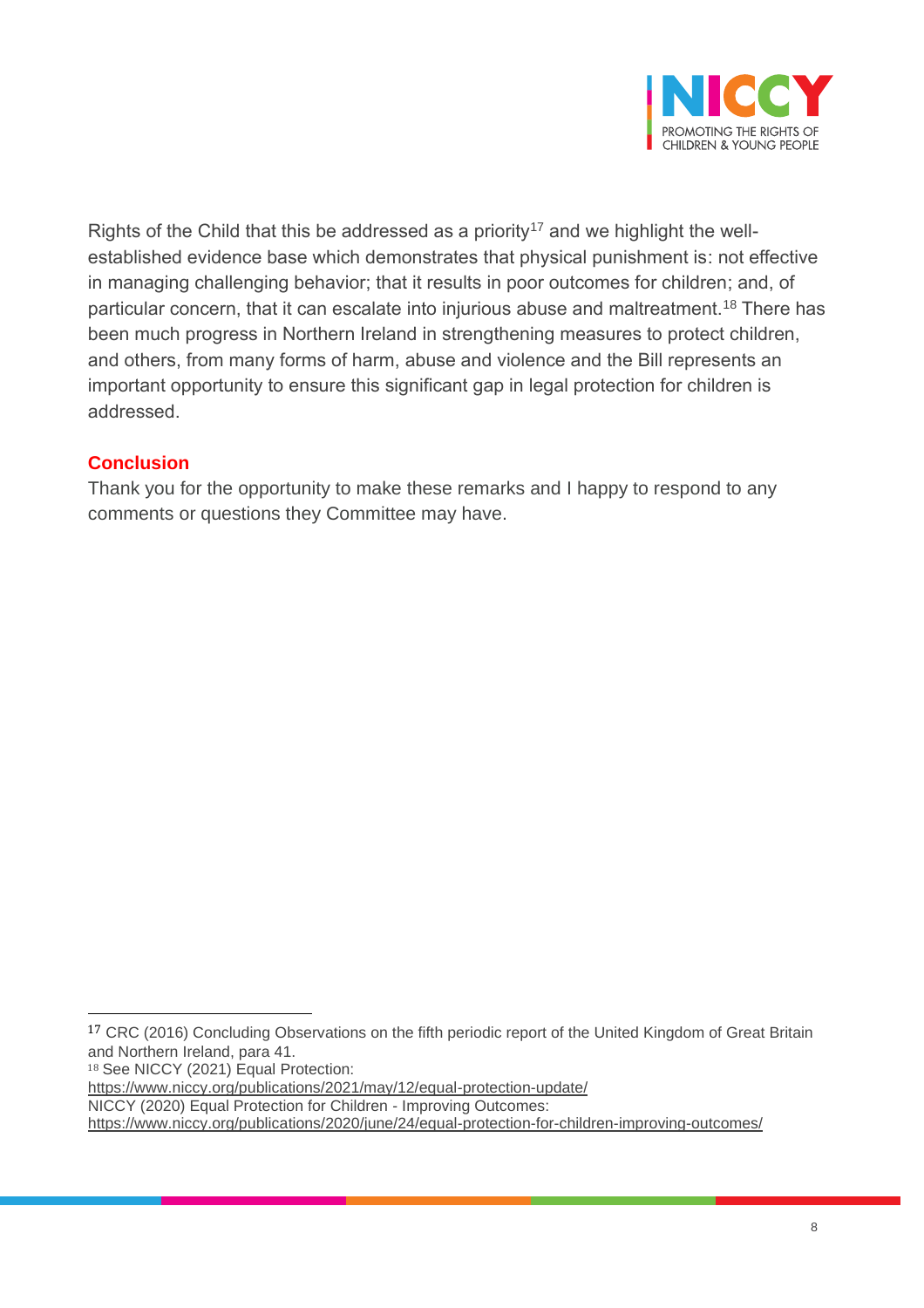

#### **Additional notes on clauses**

#### Clause 1: voyeurism

We welcome the intention to strengthen offences regarding voyeurism to ensure that actions, such as, up-skirting and down-blousing are within scope and note that the Committee may wish to seek clarification on the application of intention (including where harm may be caused regardless of initial intent) and consent within the clause. We also note the Committee may wish to examine how children under 18 years who display harmful sexual behaviour may be within scope and, as with all such provisions, seek to ensure that arrangements effectively address harmful or abusive behaviour while also seeking to divert children from the criminal justice system while ensuring that they have access to therapeutic support. NICCY also notes that the Committee may wish to consider current arrangements for ensuring that all children have access to healthy relationships and RSE education.

#### Clause 2: Sexual grooming

While NICCY welcomes the intent to ensure that grooming offences capture masquerading as a child and communicating with a child or group of children with the intent to groom and that this is not confined to online abuse. We note the challenges of seeking to establish evidence and intent in such cases but highlight the importance of ensuring that the law takes account of the complex dynamics of abuse, including where this is facilitated by technology, and that it provides an effective basis for early intervention to protect children and disrupt offenders. We note that the Department has not extended the offence to include 'enticing', which had been raised during the Independent Inquiry into CSE and that the Committee may wish to seek further clarification on this.

#### Clauses 4-15: Anonymity and privacy

NICCY is not providing detailed comment on clauses relating to anonymity but notes that we are supportive of proposals which will seek to ensure that proceedings in such cases are conducted in a manner which better protects victims and witnesses while ensuring the principles of fair trial and the interests of justice for all are served. This reflects the advice we provided to Sir John Gillen's Review into law and procedures in cases of serious sexual offences<sup>19</sup> and the Committee may wish to consider how this could apply to all proceedings (whether in Crown or Magistrates Courts). NICCY looks forward to implementation of the full range of Gillen Review recommendations, particularly those in

<sup>19</sup> NICCY (2018) Advice on the Review of arrangements to deliver justice in serious sexual offence cases. <https://www.niccy.org/publications/2018/september/07/review-of-sexual-offences-cases/>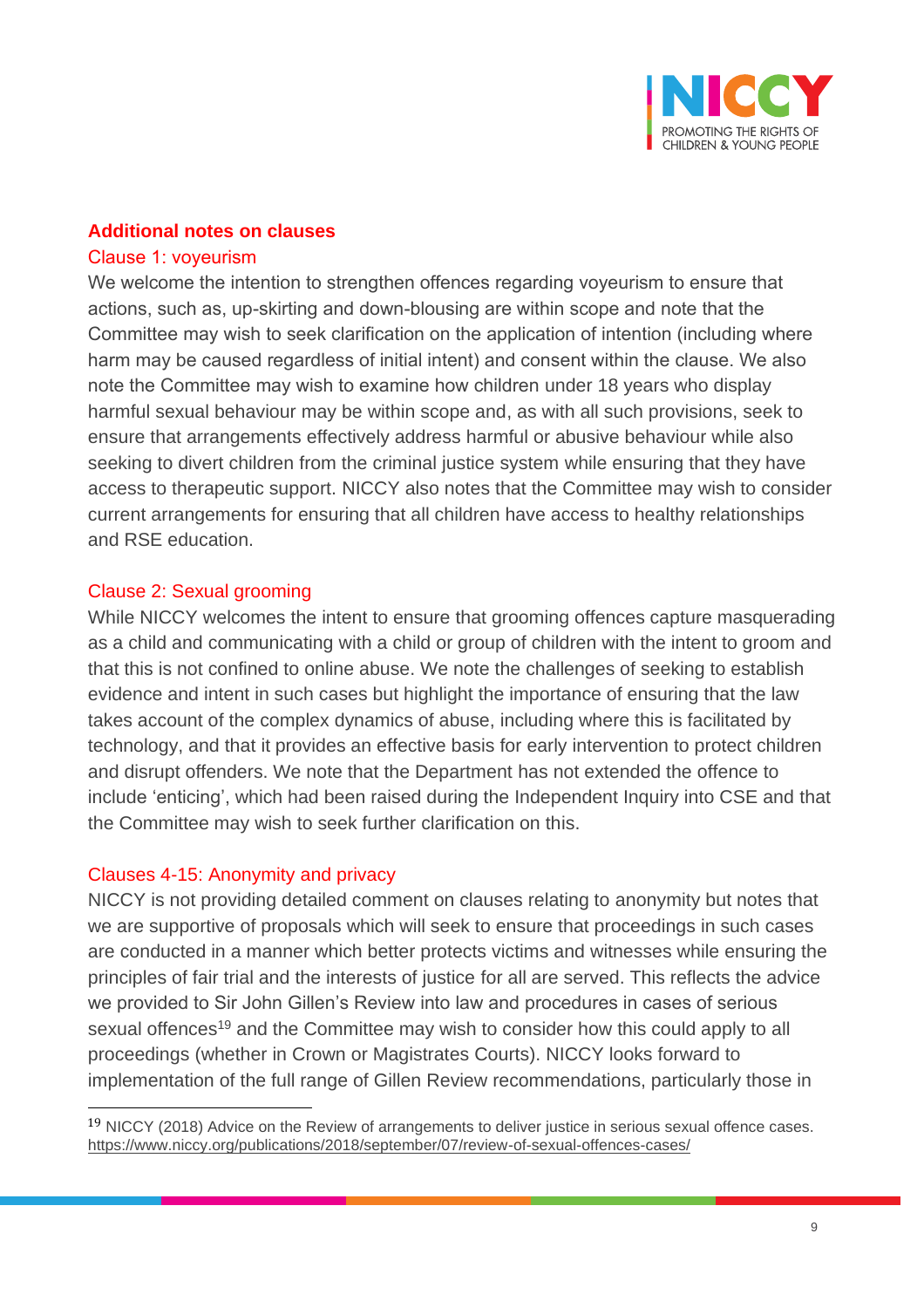

relation to children and young people including proper consideration of a Barnahus model being developed in Northern Ireland to ensure a child centred safeguarding and justice response to child victims. In relation to Schedule 3 we note that Committee may wish to ensure appropriate action can be taken against Internet Service Providers where anonymity and privacy are not protected.

## Clause 16 Trafficking and exploitation

We welcome moves to ensure protections and supports for potential adult victims of modern slavery and trafficking where trafficking is not an element of the abuse and are content with proposals to that Department publish a Tackling Modern Slavery strategy every three years rather than annually.

#### Clause 19 VOPOs

In relation to Violent Offences Prevention Orders, we are broadly supportive of proposals to extending the timeframes of complaints which fall within scope of the Orders.

#### **Additional notes on other matters within scope**

#### Abuse of trust

In noting the view of the Department at the time that there is no evidence of abuse committed against older children in such settings, we cited a number of sources for this including: work undertaken by NSPCC in England which found that police were unable to investigate over 650 complaints made to local authorities concerning adults having sex with children aged 16 and 17 years in their care as their roles were not within the scope of position of trust definitions<sup>20</sup>; the ongoing Independent Commission into Child Abuse in England and Wales which has heard testimony from victims subjected to sexual abuse in a wide range of settings, including sporting organisations and uniformed bodies<sup>21</sup>; and the reviews and investigations into Scouting Ireland which identified over 317 alleged victims and 212 alleged perpetrators with one review author noting that allegations include victims and perpetrators living in Northern Ireland.<sup>22</sup>

## Equal protection

Over the last number of years an international evidence base regarding physical

<sup>20</sup> https://www.nspcc.org.uk/what-we-do/news-opinion/abuse-of-position-of-trust/

<sup>21</sup> https://www.iicsa.org.uk/

<sup>22</sup> <https://www.dcya.gov.ie/docs/EN/Press-Releases-copy-dcya-gov-ie-2019/81/5071.htm> <https://www.thejournal.ie/scouting-ireland-abuse-cases-4351408-Nov2018/>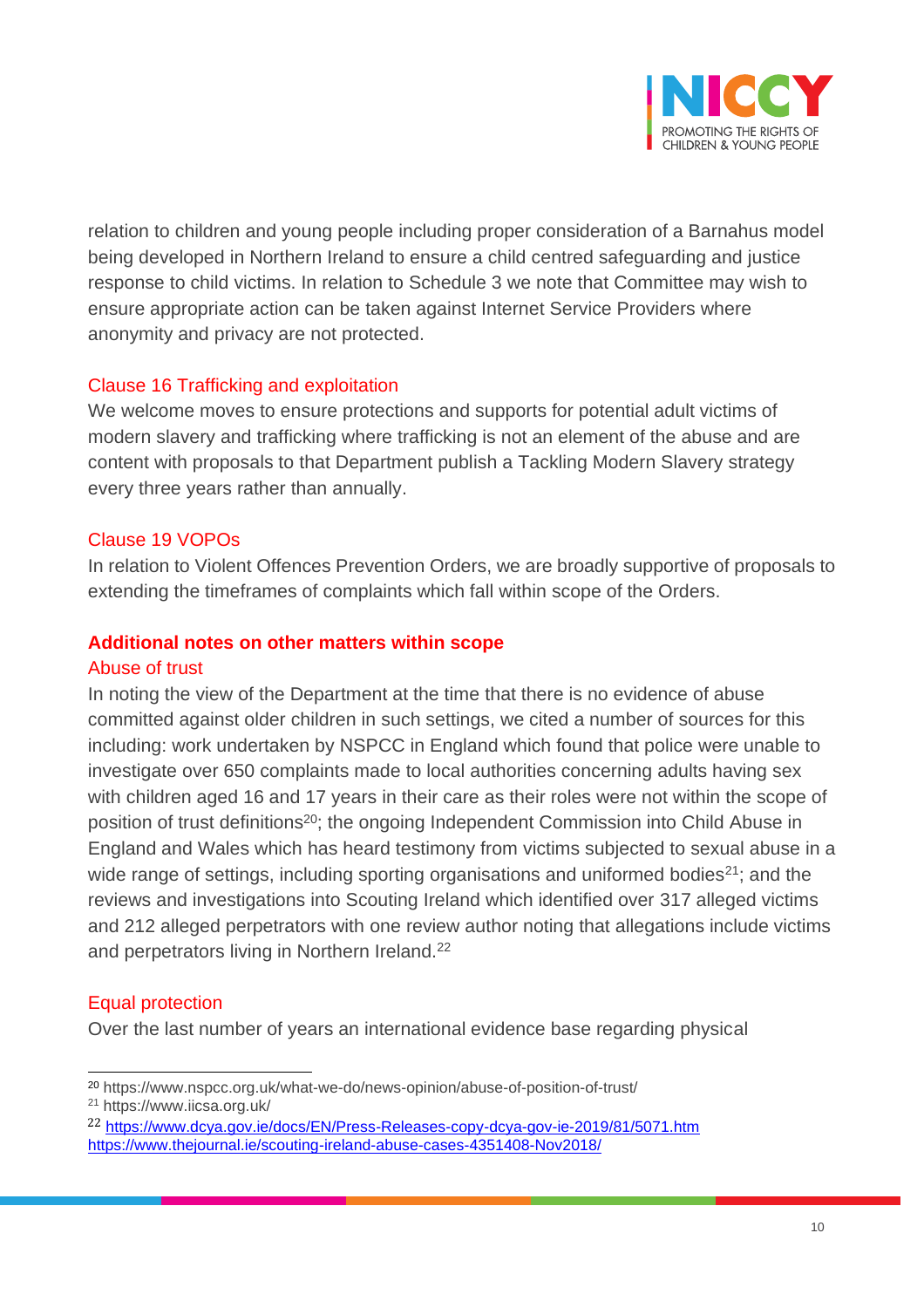

punishment has been further developed $23$  and documents that:

- There is strong and consistent evidence that physical punishment is associated with **increased childhood aggression and antisocial behaviour.** Physical punishment is not effective in achieving parenting goals and its use can exacerbate existing problem behaviour.
- There is good evidence that it is related to **depressive symptoms and anxiety**  amongst children.
- Most studies which considered the 'loving smack' hypotheses found that the harmful effects of physical punishment were not reduced by high levels of parental warmth. <sup>24</sup>
- There is consistent evidence of an association between **physical punishment and child maltreatment.** In this context, it is important to note that Northern Ireland has the highest rate per 10,000 children placed on the Child Protection Register in the UK with over half of registrations being due to physical abuse or physical abuse combined with other forms of abuse. 25
- There is evidence that legal reform accelerates decline in the use of physical punishment with suggestion there is also a decline in severe physical abuse.<sup>26</sup>

<sup>27</sup>In 2017, NICCY published research which showed that in Northern Ireland:

- 70% of adults thought that positive parenting was much more effective or a little more effective than physical punishment. This rose to 76% amongst parents.
- Just under one in four adults (24%) and **only 18% of parents stated that physical**

<sup>23</sup> Heilmann A., Kelly Y. and Watt R. (2015) Equally Protected? A Review of the Evidence on the Physical Punishment of Children, Children and Young People's Commissioner Scotland, Children 1<sup>st</sup>, Barnardo's and NSPCC. Available at: [https://www.nspcc.org.uk/services-and-resources/research-and](https://www.nspcc.org.uk/services-and-resources/research-and-resources/2015/equally-protected/)[resources/2015/equally-protected/](https://www.nspcc.org.uk/services-and-resources/research-and-resources/2015/equally-protected/)

 $^{24}$  In addition to Heilmann A. et al (2015) see also research which outlines that smacking and physical abuse are associated with the same negative child outcomes just to a lesser degree: Gershoff E.T. and Grogan-Kaylor A. (2016) Spanking and child outcomes: Old controversies and new meta-analyses. *Journal of Family Psychology* June 30(4):453-469.

References updated August 2021 to also note Heilmann et al (2021) Physical punishment and child outcomes: a narrative review of prospective studies. *The Lancet* July 398(10297): 355-364.

<sup>&</sup>lt;sup>25</sup> Department of Health (2021) Children's Social Care Statistics for Northern Ireland

<sup>2019/20.</sup>https://www.health-ni.gov.uk/publications/childrens-social-care-statistics-northern-ireland-201920 <sup>26</sup> In addition to Heilman A. et al (2015) see also research which shows an association between legal prohibition of physical punishment and lower prevalence of adolescence violence: Elgar F.J. et al (2018) Corporal punishment bans & physical fighting in adolescents: an ecological study of 88 countries. *BMJ Open* September 8(9).

<sup>&</sup>lt;sup>27</sup> NICCY (2017) Changing Perceptions: Equal Protection for Children, NICCY's work and survey results on attitudes to physical punishment. Available at: [www.niccy.org/equalprotection](http://www.niccy.org/equalprotection)